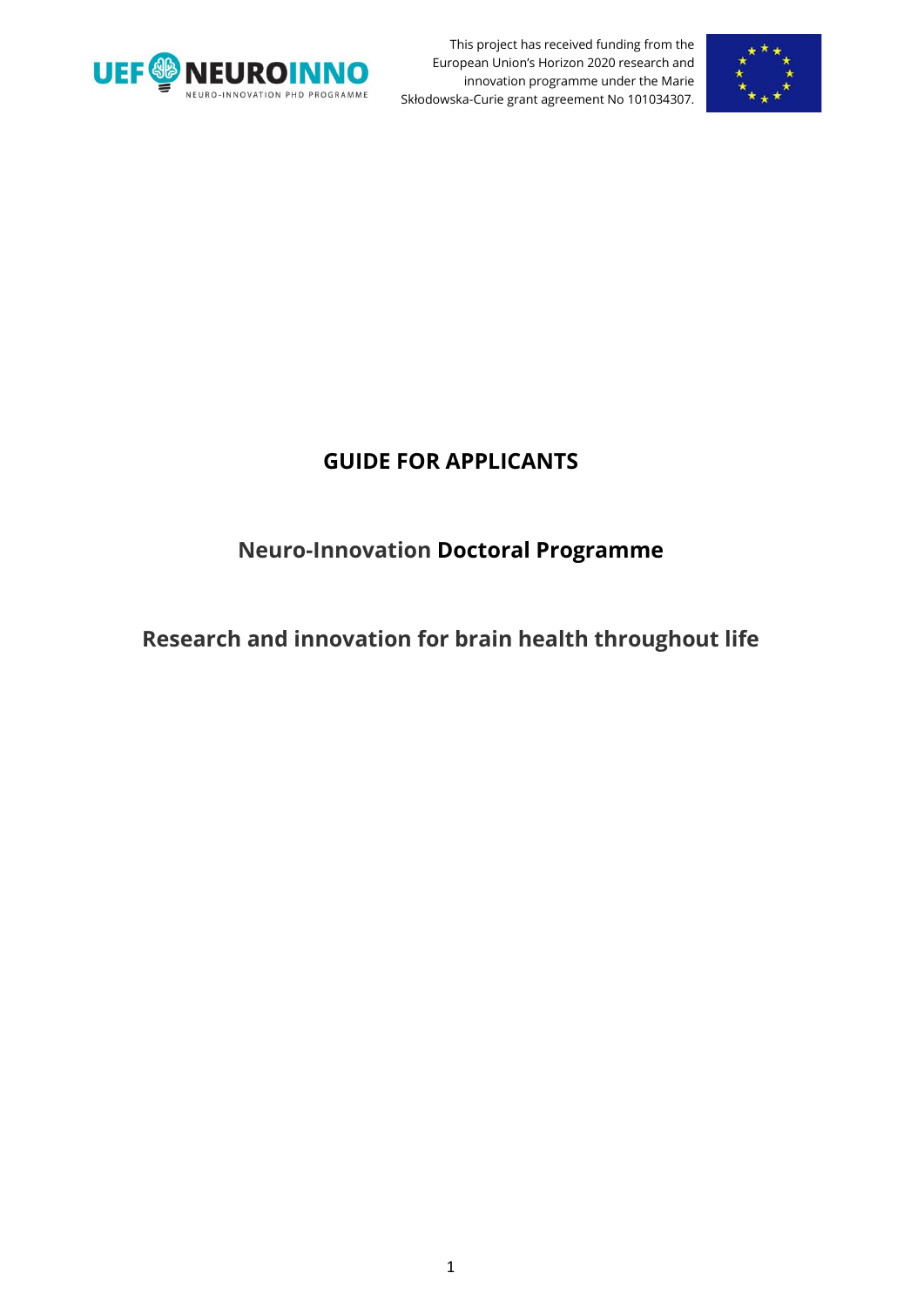



## PROGRAMME DESCRIPTION

The Neuro-Innovation training is a novel effort at UEF to integrate the university's world class neuroscience with top-level management; social, legal and computer science and applied physics. This integration will produce unique inter/multidisciplinary competence that contributes to brain health innovation in Europe and beyond by training future leaders in this area of research and practice.

#### PhD training aims to

- educate innovation leaders who have world-class competence to advance and create brain health innovation in the international, multidisciplinary and intersectoral health care environment
- develop hybrid scientists with unique combinations of academic and practical skills needed in future jobs
- provide a new platform for intensive interaction of experts in different disciplines and research areas
- develop multi-professional insight needed in collaborative efforts with stakeholders
- offer means to advance impact and innovation in science, business, and policy

## PhD training offers to ESRs'

- research skills that offer extended possibilities for an academic career and employment to R&D positions in companies
- transferable and multi/interdisciplinary skills that can lead to employment in nonacademic sectors and enhanced opportunities for academic entrepreneurship
- knowledge of commercialization processes that lead to the creation of new health products and services, novel treatments, and more effective health care
- strong ethical insight with an excellent ability to engage with various stakeholders and make sustainable scientific, social, and economic contributions to society

We have supervisors from six regular PhD Programmes in three faculties: 1) Molecular medicine; 2) Clinical research in the Faculty of Heath Sciences; 3) Business; 4) Social Sciences; 5) Law in the Faculty of Social Sciences and Business Studies; and 6) Science, Technology and Computing in the Faculty of Science and Forestry. The new training will benefit from and work in close collaboration with the regular PhD Programmes at UEF. Precision medicine concerning epilepsy, traumatic brain injuries and neurodegenerative diseases have a long history as particularly strong, internationally ranked research areas of UEF neuroscience. Drawing from this expertise, the Neuro-Innovation training will address the translation of research results into clinical adaptation and commercial outcomes in three multidisciplinary research areas:

- 1. The societal impact of prediction and early diagnosis research area
- 2. The co-innovation for prevention and treatment research
- 3. The transfer of technologies, methods and models research area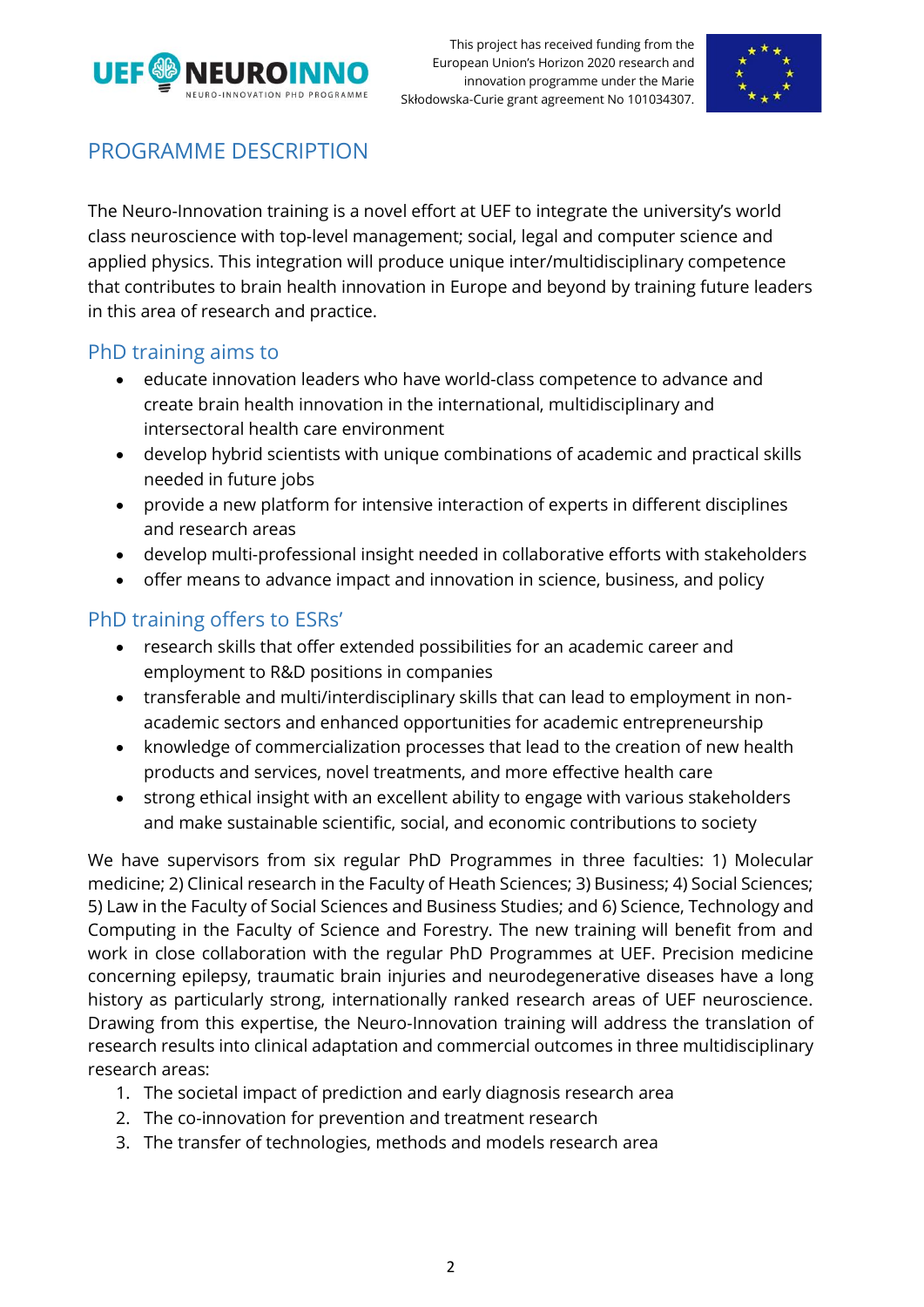



# EARLY STAGE RESEARCHER (ESR) POSITIONS

In this third call, the plan is to recruit five (5) ESRs for a four-year (48 months) PhD training.

The ESR positions will be open for MScs of any nationality in the relevant scientific fields/combinations, as specified in the call. Please see the specific description for positions at [https://sites.uef.fi/neuro-innovation/neuro-innovation-esr-positions/.](https://sites.uef.fi/neuro-innovation/neuro-innovation-esr-positions/)

Applicants after a career break (i.e. maternity/parental leave, working in industry) are encouraged to submit their applications. However, they will need to ensure that the description of the break and its reason is clearly presented on electronic application form. Any mobility experience or a change from one discipline or sector to another will be considered as a valuable contribution to the professional skills of the applicant. All documents must be prepared in English. The completed application and all required appendices must be submitted by the applicant. Only complete applications by the time of the deadline will be taken into consideration.

Working in the ESR position requires moving to Finland.

#### Important dates

| <b>PHASES</b>                        | <b>THIRD CALL TIMETABLE</b> |
|--------------------------------------|-----------------------------|
| Opening and closing of the call      | 6.4.2022 -5.6.2022          |
| Interviews, planned schedule         | August - September 2022     |
| ESRs will start their studies at UEF | 1.10.2022-1.1.2023          |

# APPLICATION PROCEDURE

The selection process will follow the Charter and Code for the recruitment and selection of doctoral researchers. The selection procedure includes 1) an eligibility check (including an ethics check for topics suggested by the applicants), 2) an external review, 3) interviews, 4) the final selection and 5) feedback (see Figure 1).



Figure 1: Overview of the selection process and the committees involved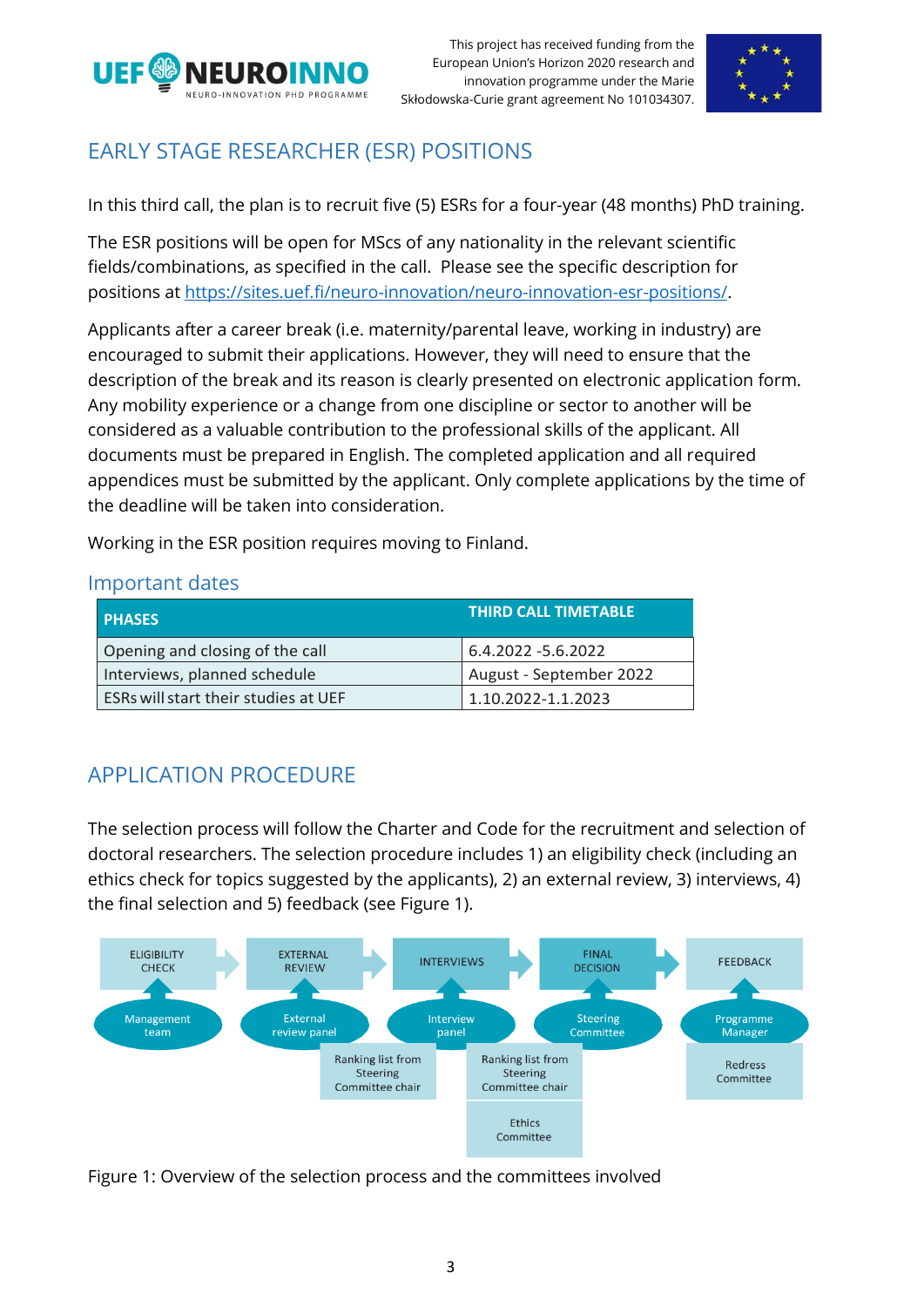



## 1. An eligibility check

The process will start with the eligibility check to determine whether the candidates fulfil the predefined eligibility criteria. At the time of the recruitment, the candidates must fulfil the following eligibility requirements:

### Research experience for doctoral candidates

- hold an MSc degree (or equivalent) and a research thesis (or equivalent) in a relevant area (health, management, social studies, law, computing, engineering, applied physics or a combination of these, see job-specific degree requirements in job descriptions)
- should not hold a doctorate or PhD
- should have less than 4 years of research experience after graduation (Master's Degree or equivalent based on which you are applying for this position) by 5 June 2022. In this context, the 4 years refer to a net period of time, which does not include maternity leaves, parental leaves or military service. Mobility requirements for doctoral candidates
- fulfil the mobility requirement of the MSCA actions. I.e i.e. ESRs must not have resided or carried out their main activity (work, studies) in Finland for more than 12 months in the 3 years immediately before 5 June 2022. Compulsory national service and/or short stays such as holidays are not considered
- fulfil the application requirements described in the call

Applications that do not meet the pre-set criteria will not proceed to the next phase, and the candidate will receive information regarding the reason for rejection and instructions for complaint.

The Ethics Committee will pursue the infrastructure check for research topics suggested or modified by the candidates.

### 2. An external review

The second step is the evaluation of the written applications of the eligible applicants by the external review panel consisting of independent and non-biased external experts. The panel will have a balanced mix of international, national, male and female experts outside the project partnership. The reviewers will have one month to complete the evaluation task.

The reviewers will evaluate candidates' 1) qualifications and merits on the basis of the degree certificates/diploma, Master's thesis summary and CV and 2) motivation and commitment to PhD studies and ability to tackle the chosen or suggested research topic on the basis of their motivation letter. Three reviewers will evaluate and score each application to ensure equitable evaluation.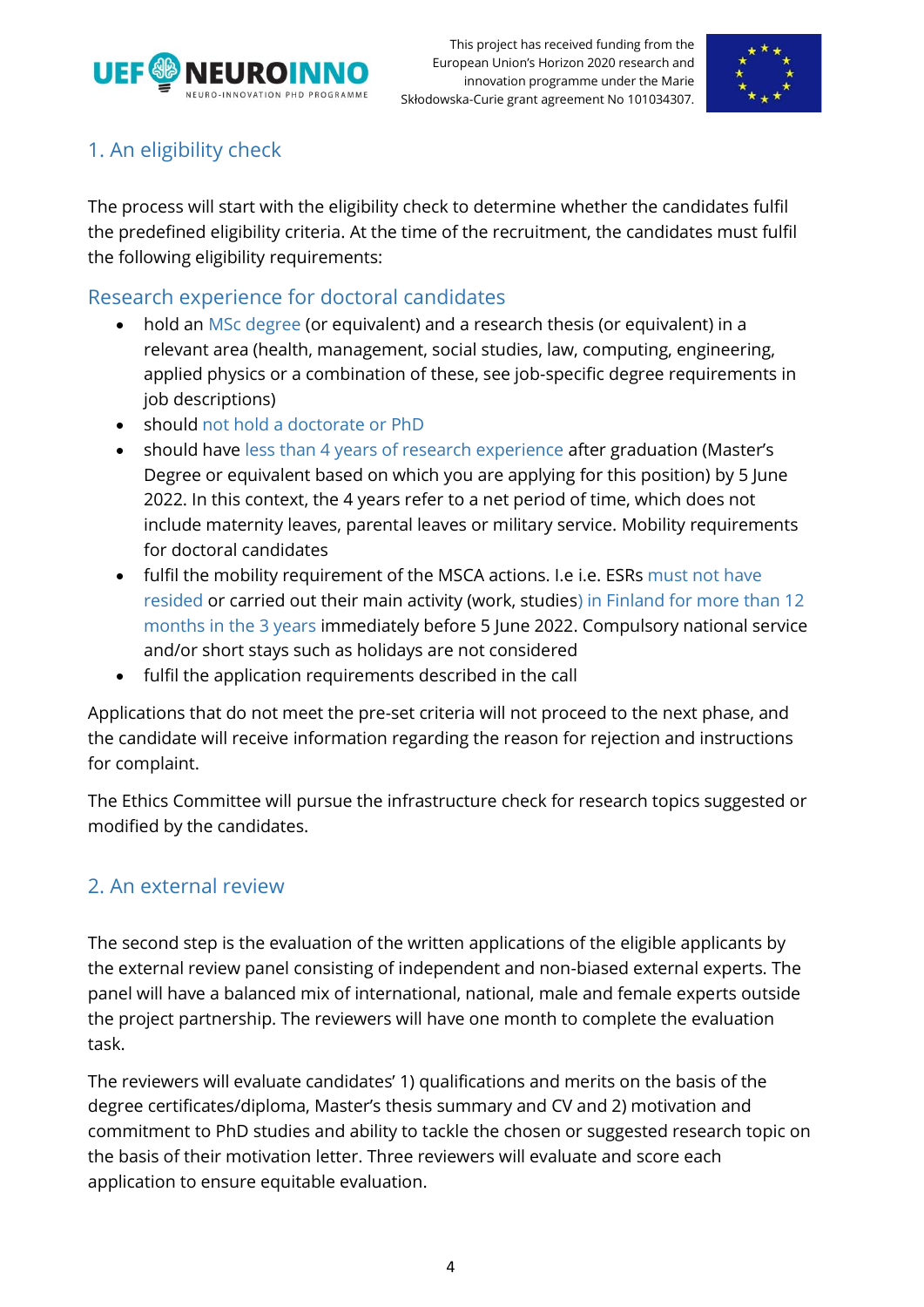



The criteria used in the external review of the application documents are:

| <b>SCORING AND</b><br><b>CUT-OFF TO</b><br><b>PROCEED</b>                                                           | <b>EVALUATION</b><br><b>CATEGORY</b>             | <b>SPECIFIC ITEMS IN EACH EVALUATION CATEGORY</b>                                                                                                                                                                                                                                                                                                                                                           |
|---------------------------------------------------------------------------------------------------------------------|--------------------------------------------------|-------------------------------------------------------------------------------------------------------------------------------------------------------------------------------------------------------------------------------------------------------------------------------------------------------------------------------------------------------------------------------------------------------------|
| Maximum<br>score 5 points<br>in both<br>categories.                                                                 | CANDIDATE'S<br><b>MERITS</b><br>Weight 50%       | • Academic qualifications (MSc thesis grade and summary 40<br>%)<br>• Previous research experience in the chosen research area<br>and topic (40%)<br>• International experience / Interdisciplinary experience /<br>Intersectoral experience (20%)                                                                                                                                                          |
| Cut-off 3 points<br>in both<br>categories to<br>proceed.<br>Total cut-<br>off <sub>7</sub><br>points<br>to proceed. | <b>MOTIVATION</b><br><b>LETTER</b><br>Weight 50% | • Commitment and motivation to pursue PhD studies (20%)<br>Understanding of the chosen or suggested research topic<br>(20%)<br>• Understanding of the research methods used in the chosen or<br>suggested research topic (20%)<br>• Understanding of the interdisciplinary and intersectoral<br>aspects in doctoral training (20%)<br>• Prospect of completing PhD studies in the given time frame<br>(20%) |

The candidates must reach a threshold score on each evaluation category of the external review to proceed to the next phase. Those under the threshold will not proceed to the ranking phase, and these candidates will receive information about their rejection and instructions for complaint. The candidates who pass the external evaluation procedure will be ranked by the chair of the Steering Committee, who will then select three times as many students as will ultimately be accepted to be invited to the interviews. In cases of two or more similar scores but only a single interview spot, all candidates reaching the similar score will proceed to interviews. Those who will not be interviewed will receive notification of the reason for rejection and instructions for appeal.

### 3. Interviews

The interview panel will interview the selected candidates online according to a predefined protocol. The Impact manager will provide compulsory training on non-biased evaluation to the interview panel. The interviews will be used to evaluate applicants' 1) understanding of the chosen research area, more specific research topic, and methodological skills; 2) motivation and commitment to PhD training, as well as learning goals and career plans and 3) English language skills. The basis for evaluation is a short pre-prepared presentation given on the Master's thesis summary and the chosen or suggested research topic, as well as joint discussions of candidates' objectives and motivation for pursuing a PhD.

An HR expert will be involved in interviews to secure a fair, non-discriminatory approach to each candidate and the overall transparency of the interview process. The candidates must reach a threshold score on each evaluation category of the interview to reach the final ranking list.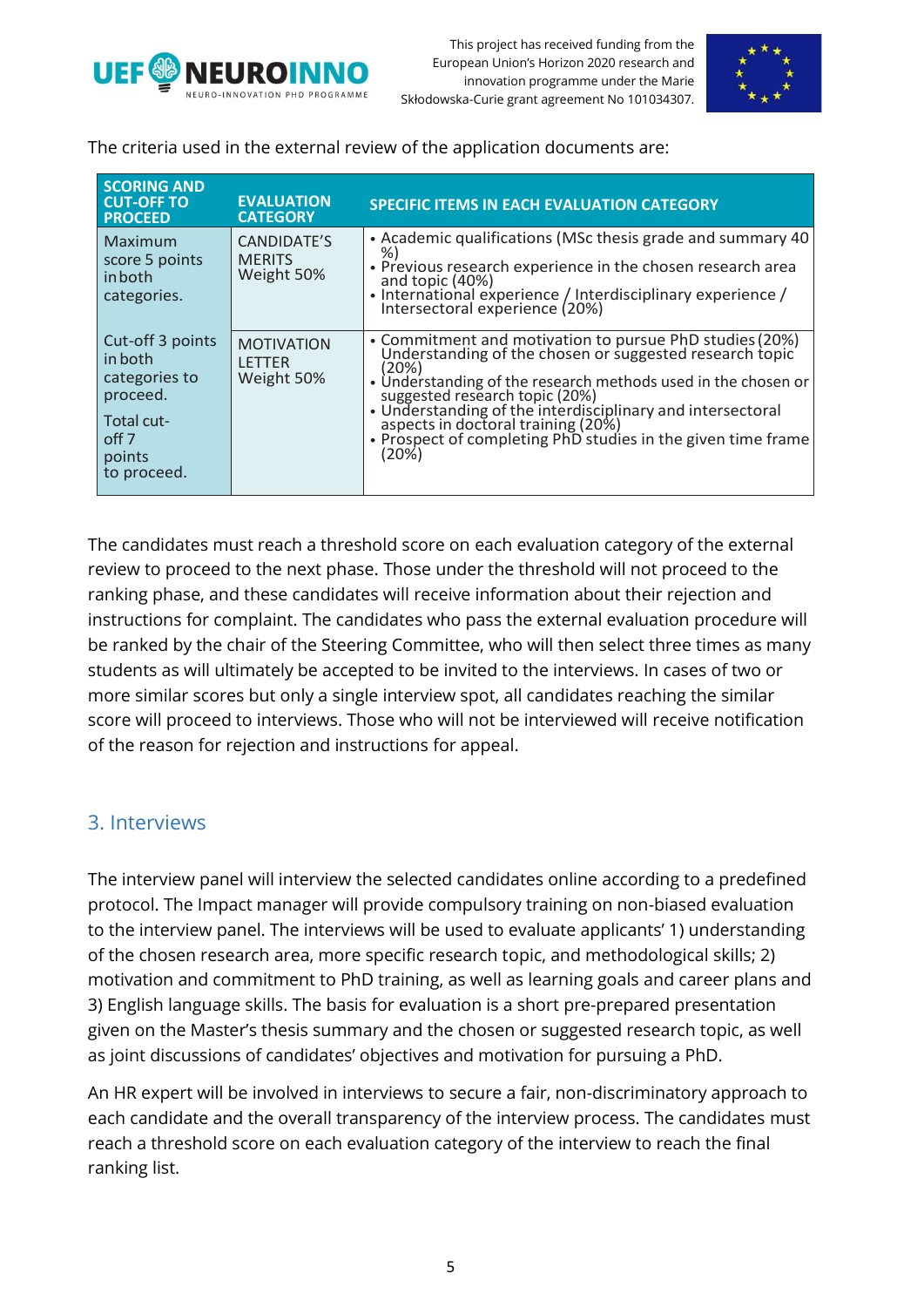



The criteria used in the interviews are:

| <b>SCORING AND</b><br><b>CUT-OFF TO</b><br><b>PROCEED</b>             | <b>EVALUATION</b><br><b>CATEGORY</b>          | <b>SPECIFIC ITEMS IN EACH EVALUATION CATEGORY</b>                                                                                                                                                                                                                             |
|-----------------------------------------------------------------------|-----------------------------------------------|-------------------------------------------------------------------------------------------------------------------------------------------------------------------------------------------------------------------------------------------------------------------------------|
| Maximum<br>score is 5 in<br>every<br>category.<br>Cut-off is 3,5      | <b>RESEARCH</b><br>PRESENTATION<br>Weight 50% | • Presenting Master's thesis summary in the given time<br>frame $(20\%)$<br>• Assimilation of research purpose and aims for the chosen or<br>suggested research topic (40%)<br>• Mastering of theory, methods, and ethics for the chosen or<br>suggested research topic (40%) |
| points in every<br>category to<br>reach the final<br>ranking list and | <b>MOTIVATION</b><br>Weight 30%               | • Motivation for PhD studies and for the chosen or suggested<br>topic (60%)<br>• Assimilation of learning goals for PhD studies (20%)<br>• Career plans for future (20%)                                                                                                      |
| be selected.                                                          | LANGUGAGE<br><b>PROFICIENCY</b><br>Weight 20% | • English language proficiency (100%)                                                                                                                                                                                                                                         |

Based on the interview scores, the chair of the Steering Committee will produce a new ranking list that identifies candidates who are qualified to be offered a PhD position. The Ethics Committee will approve the topics modified or suggested by the PhD students who will reach the main list and the waiting list on the basis of the interviews.

### 4. Final decision and feedback

Selected will be notified of the selection as soon as the ranking list is confirmed. The remaining interviewed candidates will be on a waiting list until the selected applicants have confirmed acceptance of the position. In case of vacancies, the next person on the list will be offered a position. When all positions have been filled, applicants on the waiting list will be informed. The candidates will receive feedback on the evaluation results when the application process has ended, as well as instructions for appeal. The Redress Committee will handle potential complaints immediately after the appeal deadlines have closed. If any mistakes in the process are detected, the re-evaluation of the application in question will be organised.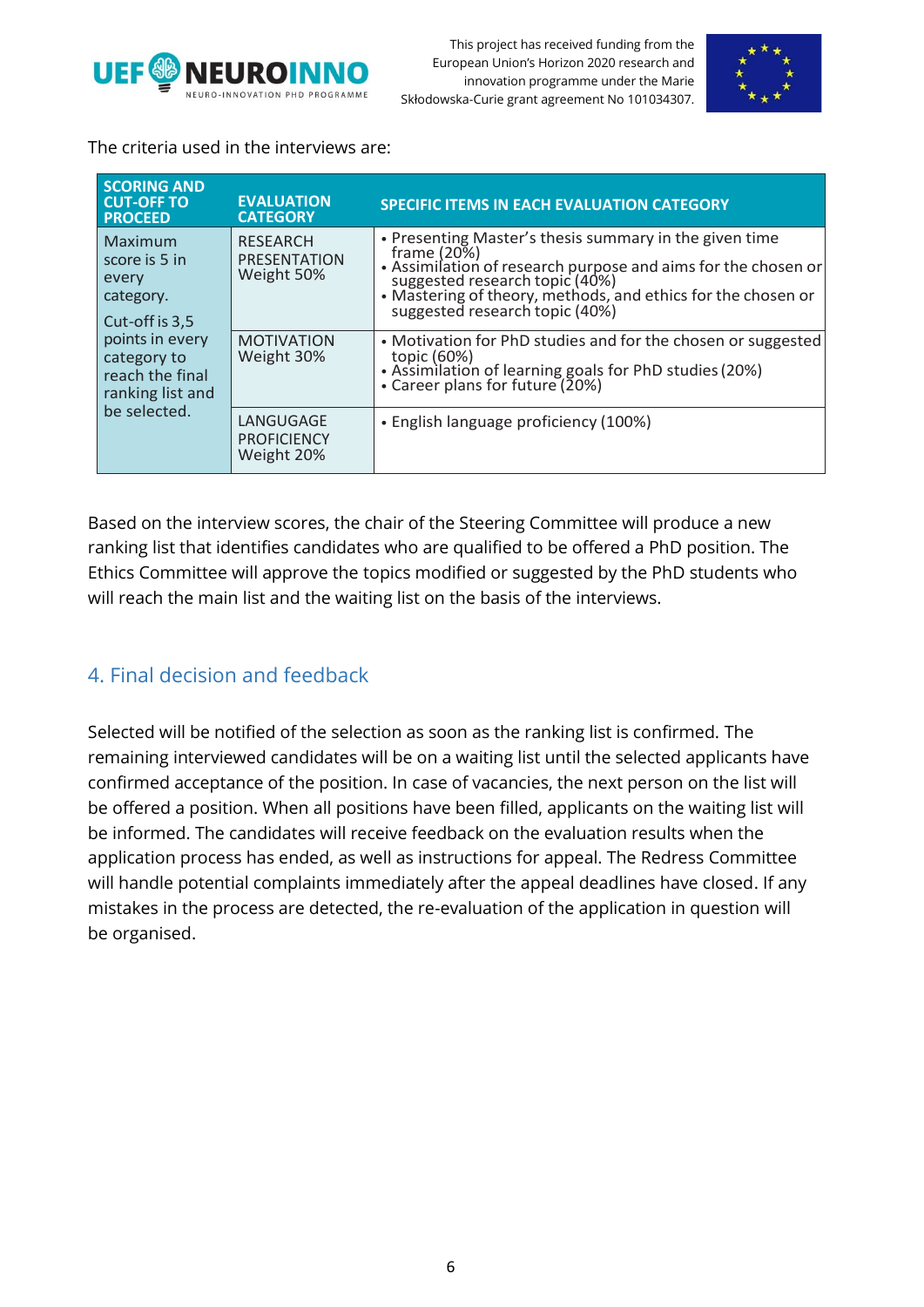



## HOW TO APPLY?

Description of the research topics and expectations from the candidate are provided on the programme website at [https://sites.uef.fi/neuro-innovation/neuro-innovation-esr](https://sites.uef.fi/neuro-innovation/neuro-innovation-esr-positions/)[positions/](https://sites.uef.fi/neuro-innovation/neuro-innovation-esr-positions/) The candidates may modify the research topic given in the call or suggest their own topic in the motivation letter.

The UEF online application system (Saima Rekry) provides an easy-to-access electronic form to be filled out by the candidate. All application documents, written or transcribed in English, must be attached to this electronic form. The electronic application must contain the following documents and information:

- certified copies of BSc and MSc degree diplomas/certificates and copies of these relating to applicant's language proficiency (if not indicated in the academic degree), transcripts of these records in English. If the proof of English language skills has not been demonstrated in an academic degree and the applicant has not taken the English language test, the English language skills will be assessed in the interview for the position
- curriculum vitae (CV) (CV template at [https://tenk.fi/en/advice-and](https://tenk.fi/en/advice-and-materials/template-researchers-curriculum-vitae)[materials/template-researchers-curriculum-vitae](https://tenk.fi/en/advice-and-materials/template-researchers-curriculum-vitae) )
- Master's thesis (in any language), electronic copy (in zip file, how to create a zip file, instructions e.g. at [https://www.wikihow.com/Make-a-Zip-File\)](https://www.wikihow.com/Make-a-Zip-File)
- two-page summary of the Master's thesis in English (in pdf file, instructions below)
- motivation letter (max three pages, see details below)
- Full name, mobile phone number and e-mail addresses of at least 2 referees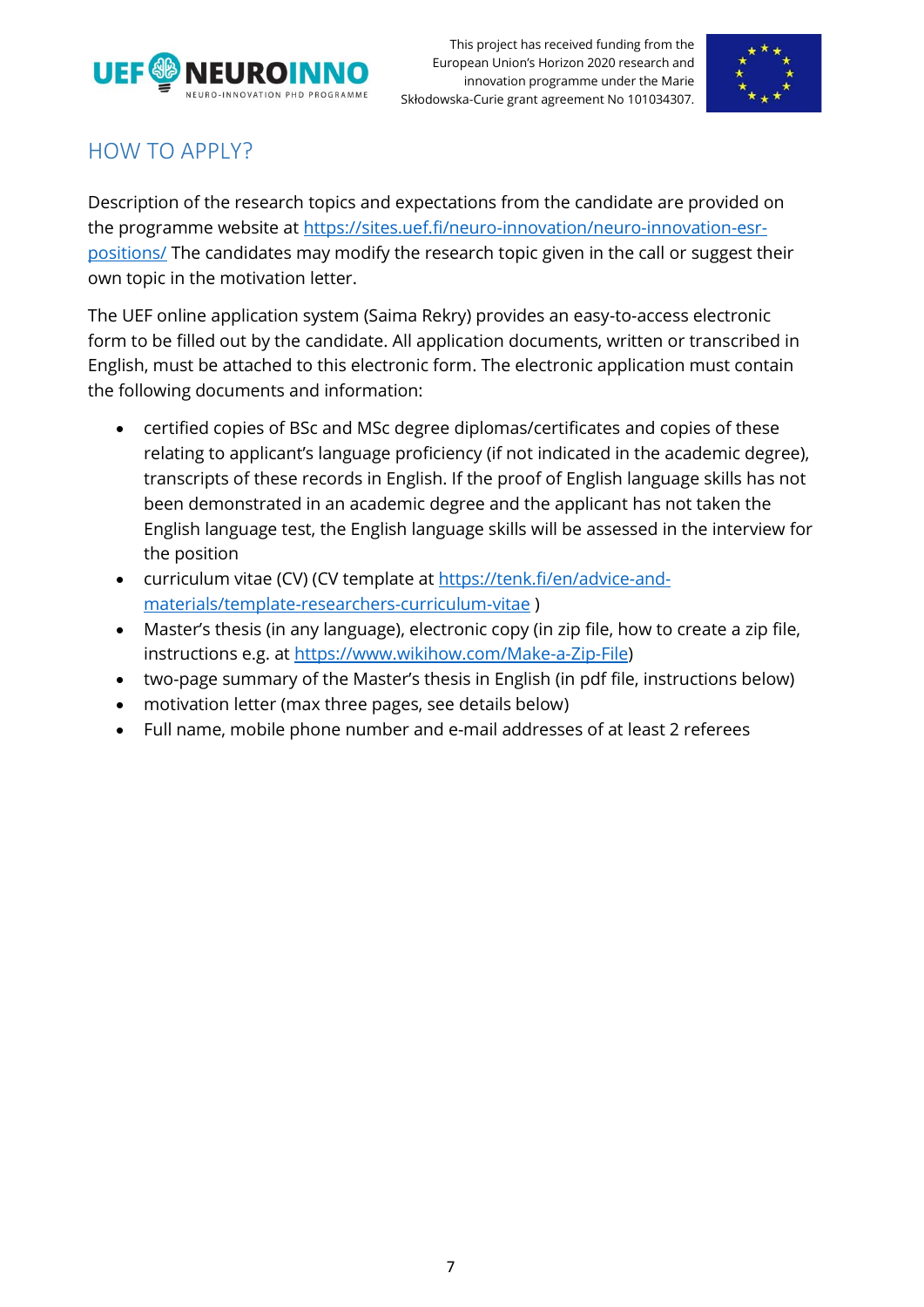



### Motivation letter

Motivation letter describes the applicant's motivation to pursue PhD studies in the chosen research area and topic. It explains why you would be the best candidate for an Early Stage Researcher position. Carefully read instructions and write the motivation letter as follows:

- 1. Start with a brief explanation specifying the PhD Programme you are applying for and outline your interest in the Neuro-Innovation research project.
- 2. State a clear career objective of your PhD studies and the reasons for choosing the particular research topic (as given in the call, modified or your own topic).
- 3. Summarize key information about your previous academic and professional experience, knowledge and competence related to the chosen PhD Programme and the research topic. Include relevant research experience, international experience, and your work outside the academic sector and volunteering.
- 4. Specify in detail how your academic and professional achievements make you a valuable candidate for the PhD Programme, the Neuro-Innovation project, and the research topic you applied to.

When suggesting your own research topic or modifications to the given topic, the research idea needs to be described as part of the motivation letter (see details below). You can write these changes on the third page of your motivation letter. If you do not want to propose changes to a given research topic, the length of the motivation letter is two pages.

Please follow the technical requirements:

- Standard-sized paper A4 (8 ¼" x 11 ¾" or 210 mm x 297 mm), with 1"(2.54 cm) all around
- Clear font such as sans serif fonts 11-point Calibri, 11-point Arial, or 10-point Lucida Sans Unicode of serif fonts 12-point Times New Roman, 11-point Georgia, or normal (10-point) Computer Modern (the default font for LaTeX).
- Single-space the paragraphs. A space between each paragraph.
- No need to handwritten signature

## SUGGESTING YOUR OWN OR MODIFYING THE GIVEN RESEARCH TOPIC

You may modify the research topic or suggest your own in your motivation letter. Suggested topic must be in the research area of the Neuro-Innovation DP and the hosting research group.

When suggesting your own research topic or modifications to the given topic, your research idea needs to be described as part of the motivation letter (i.e. on the third page) and research ethics and infrastructure form must be attached to the application (i.e. 'other attachment of the electronic application form).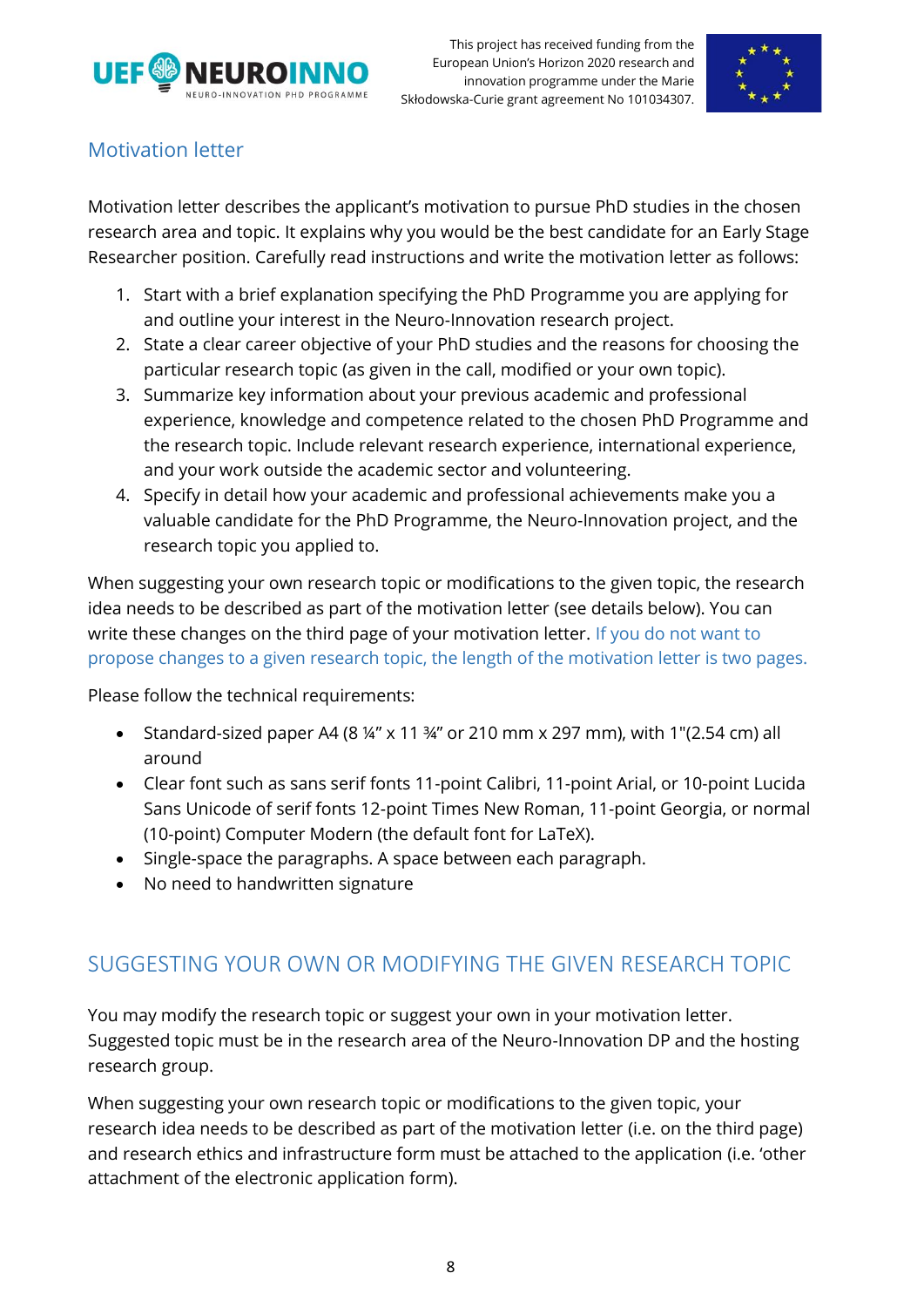



### 1. Instructions for the third page of the motivation letter

In one page:

- Describe your research topic and its relevance
- Shortly summarize existing research
- Position your own research approach
- Detail your research problem and methodology
- In case any ethical issues arise in your proposal, please describe them

### 2. Instructions concerning research ethics and infrastructure

Fulfil the research ethics and infrastructure form (available at [www.uef.fi/neuro-innovation](http://www.uef.fi/neuro-innovation) and attached at the end of this document) and attach it to your application in the SaimaRekry system. If you cannot complete the form provided, you can copy the questions and submit your answers in a separate document.

The ethics and infrastructure questions must be answered for all modified or own topics. The Ethics Committee will check your answers as part of the eligibility check.

# HOW TO FILL IN THE APPLICATION FORM

The electronic application forms will be published in the SaimaRekry portal at <https://www.uef.fi/en/open-positions>

When filling in the electronic application form, you will need to provide the following information in it:

- Contact details
- Education. If you have completed the MPhil degree, select the licentiate degree from the menus. If the degree/other education is in progress, please indicate what percentage you have completed.
- Language skills.
- Work experience. Provide only the relevant information for the position you apply. Explain other work experience shortly in your Curriculum vitae.
- Number of publications, if any.
- Expert tasks (e.g. acting as referee for scientific publications)
- Other research merits (e.g. awards and honours granted for scientific merits, positions of trust in scientific communities, cross-disciplinary expertise, international research expertise)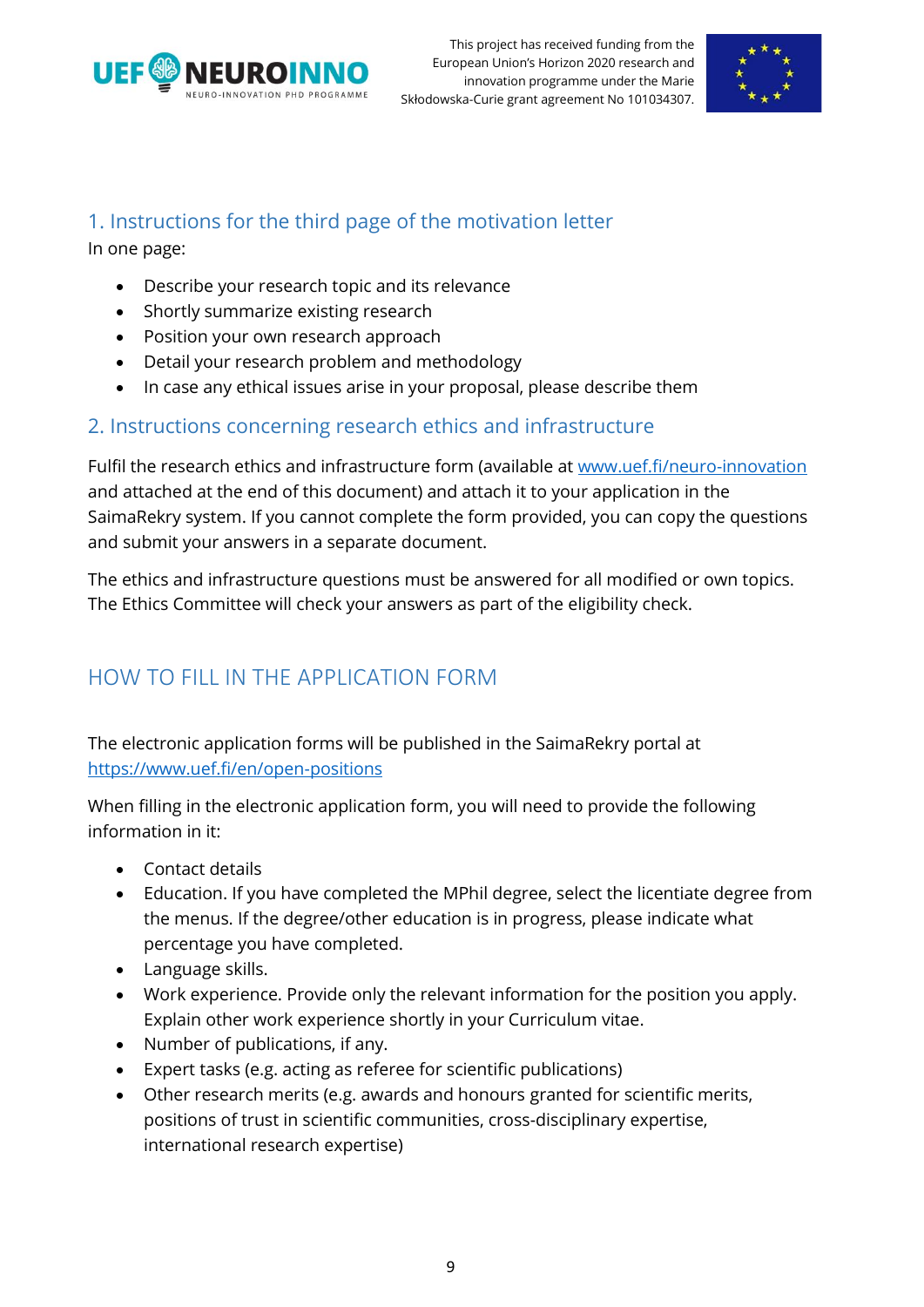



- Other societal merits (e.g. promoting open science and research, appearing as an expert in the media, intersectoral experience)
- Referees. Provide full name, mobile phone number and e-mail addresses of at least 2 referees
- Possible start of the work.
- Details on how many months you have resided or carried out your main activity (work, studies, etc.) in Finland during 6.6.2019-5.6.2022. Compulsory national service and/or short stays such as holidays are not taken into account.
- Title and the grade of your Master's Degree Thesis in English: \*
- Name of your Thesis supervisor
- The length of research experience after graduation. The length is calculated from the completion of the Master's degree or equivalent on the basis of which you are applying for this position until 5 June 2022. In this context, the years of research experience refer to a net period of time, which does not include maternity leaves, parental leaves or military service.
- Do you hold a doctoral degree? (Yes/no/currently studying for)
- Which of your degrees is the one you are applying for the position?
- Whether this degree qualifies for postgraduate studies in your country? (Yes/no)
- Details of your previous research experience including methodological expertise in the chosen research area and topic.
- Details of research visits and secondments (if applicable). What was the name of the organization, the location and the length of the visit? Explain the purpose of the visit and the gained knowledge. In this question, describe your international, crosssectoral and interdisciplinary experience.

Careful completion of the form will take at least an hour. You can modify and complete your application during the application period. Some of the questions are marked as mandatory and the application cannot be sent without answering the mandatory questions.

# Any questions?

For further information on research topics, supervision, and application procedure, please visit [www.uef.fi/neuro-innovation](http://www.uef.fi/neuro-innovation)

In case of further questions or problems:

Study Frequently asked questions [https://sites.uef.fi/neuro](https://sites.uef.fi/neuro-innovation/2021/05/25/frequently-asked-questions/)[innovation/2021/05/25/frequently-asked-questions/](https://sites.uef.fi/neuro-innovation/2021/05/25/frequently-asked-questions/)

Contact [neuroinno@uef.fi](mailto:neuroinno@uef.fi)

Call the project manager +358 50 367 5236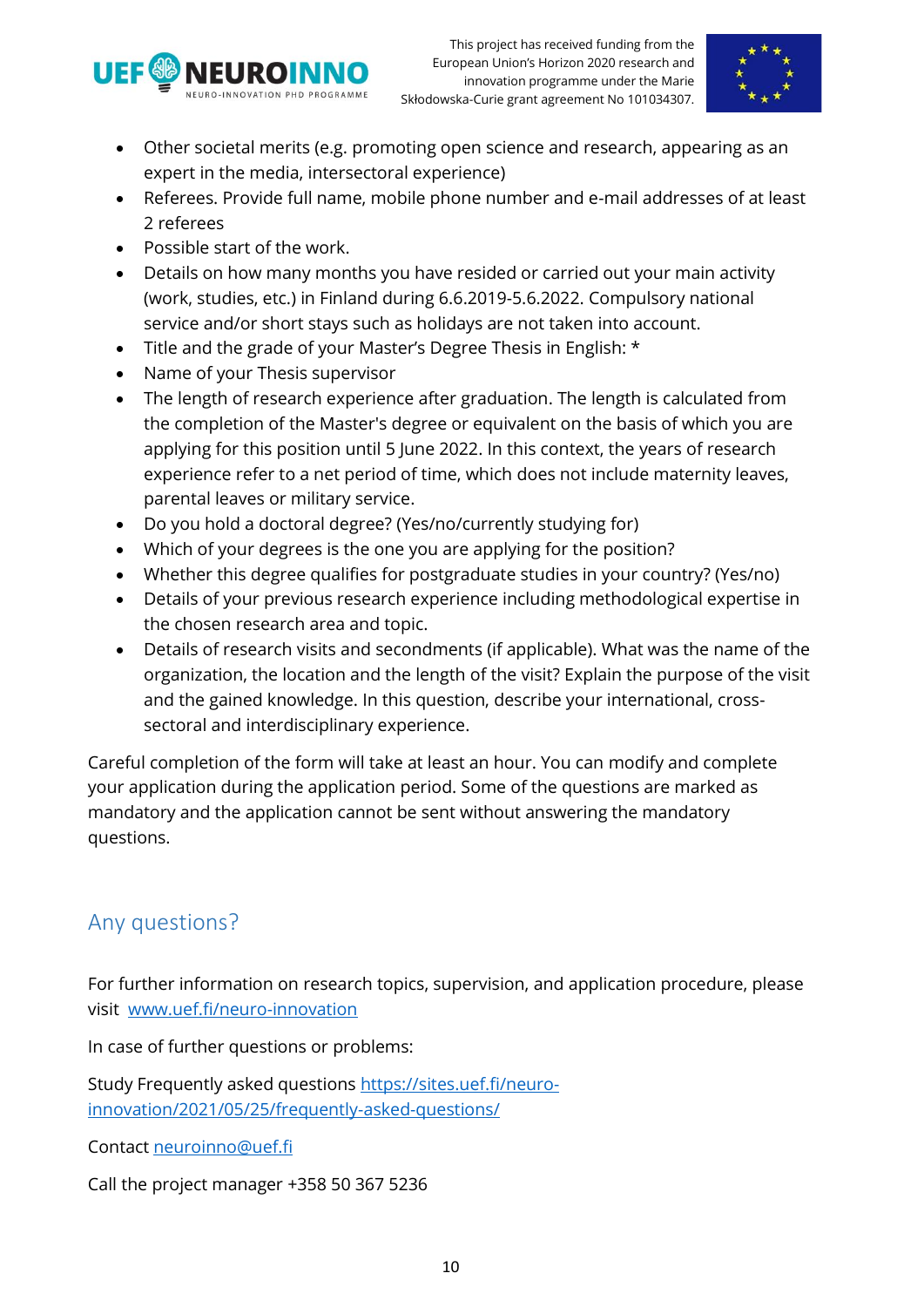



## APPENDICE 1. RESEARCH ETHICS AND INFRASTRUCTURE FORM

Fulfil this research ethical and infrastructure form and attach it to your application in SaimaRekry system. If you cannot complete the form provided, you can copy the questions and answer them in another document.

#### Research Ethical Issues Table (if applicable, not included in the 1 page limit of your own proposal)

In case any ethical issues arise in your own proposal, please mark all fields where "YES" is applicable to your own project proposal. The information asked in this table must be included into your application even if the proposal does not raise any severe ethical issues.

| <b>Research Ethical Issues Table</b>                                            |            |    |
|---------------------------------------------------------------------------------|------------|----|
| <b>RESEARCH ON HUMAN EMBRYO/FOETUS</b>                                          | <b>YES</b> | NO |
| Does your research involve human embryos?                                       |            |    |
| Does your research involve human foetal tissues/cells?                          |            |    |
| Does your research involve human embryonic stem cells (hESCs)?                  |            |    |
| Does your research on human embryonic stem cells involve cells in culture?      |            |    |
| Does your research on human embryonic stem cells involve the derivation of      |            |    |
| cells from embryos?                                                             |            |    |
| I CONFIRM THAT NONE OF THE ABOVE ISSUES APPLY TO MY PROPOSAL                    |            |    |
| <b>RESEARCH ON HUMANS</b>                                                       |            |    |
| Does your research involve children?                                            |            |    |
| Does your research involve patients?                                            |            |    |
| Does your research involve persons not able to give consent?                    |            |    |
| Does your research involve adult healthy volunteers?                            |            |    |
| Does your research involve human genetic material?                              |            |    |
| Does your research involve human biological samples?                            |            |    |
| Does your research involve human data collection?                               |            |    |
| I CONFIRM THAT NONE OF THE ABOVE ISSUES APPLY TO MY PROPOSAL                    |            |    |
| <b>PRIVACY</b>                                                                  |            |    |
| Does your research involve processing of genetic information or personal        |            |    |
| data (e.g. health, sexual lifestyle, ethnicity, political opinion, religious or |            |    |
| philosophical conviction)?                                                      |            |    |
| Does your research involve tracking the location or observation of people?      |            |    |
| I CONFIRM THAT NONE OF THE ABOVE ISSUES APPLY TO MY PROPOSAL                    |            |    |
| <b>RESEARCH ON ANIMALS</b>                                                      |            |    |
| Does your research involve animals?                                             |            |    |
| Are those animals transgenic small laboratory animals?                          |            |    |
| Are those animals transgenic farm animals?                                      |            |    |
| Are those animals non-human primates?                                           |            |    |
| Are those animals cloned farm animals?                                          |            |    |
| I CONFIRM THAT NONE OF THE ABOVE ISSUES APPLY TO MY PROPOSAL                    |            |    |